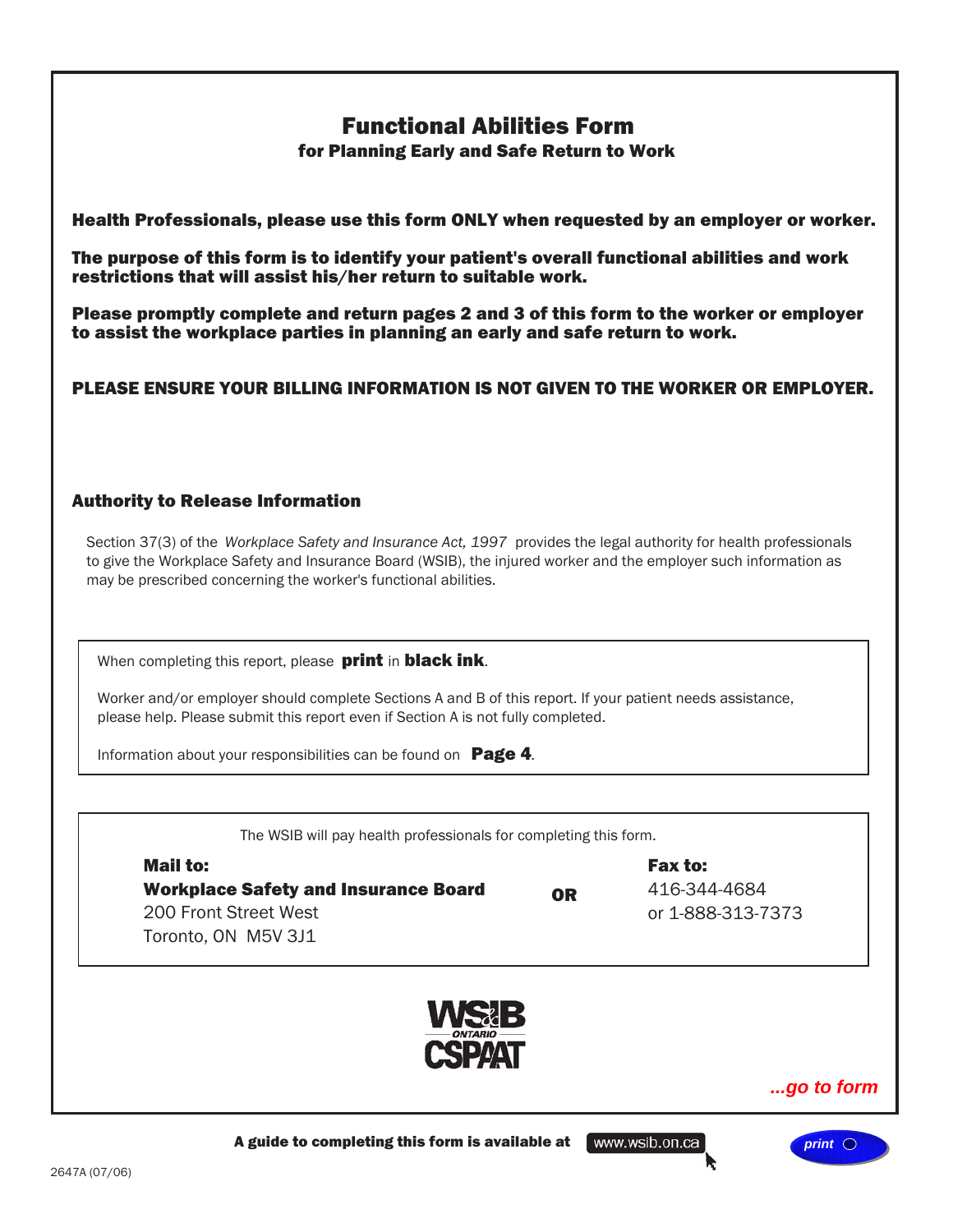<span id="page-1-0"></span>

| WSIB<br><b>SPAAT</b>                     | Toronto ON M5V 3J1                                                                                                                                                                                                                                                                                                                                                                       | OR 1-888-313-7373                                                                                         | print $\bigcirc$   |                                          | start                                            |                                              | and Safe Return to Work |            |
|------------------------------------------|------------------------------------------------------------------------------------------------------------------------------------------------------------------------------------------------------------------------------------------------------------------------------------------------------------------------------------------------------------------------------------------|-----------------------------------------------------------------------------------------------------------|--------------------|------------------------------------------|--------------------------------------------------|----------------------------------------------|-------------------------|------------|
|                                          | <b>Please PRINT in black ink</b>                                                                                                                                                                                                                                                                                                                                                         |                                                                                                           |                    | FAF                                      |                                                  | Claim No.                                    |                         |            |
|                                          | A. Section A to be completed by the employer and/or worker.                                                                                                                                                                                                                                                                                                                              |                                                                                                           |                    |                                          |                                                  |                                              |                         |            |
| <b>Worker's Last Name</b>                |                                                                                                                                                                                                                                                                                                                                                                                          |                                                                                                           | <b>First Name</b>  |                                          |                                                  | <b>Telephone</b>                             |                         |            |
|                                          | Address (no., street, apt.)                                                                                                                                                                                                                                                                                                                                                              |                                                                                                           | City/Town          |                                          | Province                                         | <b>Postal Code</b>                           |                         |            |
|                                          | <b>Employer's Name</b>                                                                                                                                                                                                                                                                                                                                                                   |                                                                                                           |                    |                                          | Date of Birth<br>(dd/mm/yyyy)                    |                                              |                         |            |
|                                          | Full Address (No., Street, Apt.)                                                                                                                                                                                                                                                                                                                                                         |                                                                                                           |                    |                                          | Date of Accident/<br><b>Awareness of Illness</b> |                                              |                         |            |
| City/Town                                |                                                                                                                                                                                                                                                                                                                                                                                          | Prov.                                                                                                     | <b>Postal Code</b> |                                          |                                                  | (dd/mm/yyyy)<br>Employer<br><b>Telephone</b> |                         |            |
|                                          |                                                                                                                                                                                                                                                                                                                                                                                          |                                                                                                           |                    |                                          |                                                  |                                              |                         |            |
|                                          |                                                                                                                                                                                                                                                                                                                                                                                          |                                                                                                           |                    |                                          | Employer<br>Fax No.                              |                                              |                         |            |
|                                          | Type of job at time of accident (where available, please attach description of job activities)                                                                                                                                                                                                                                                                                           |                                                                                                           |                    |                                          | Area(s) of injury(ies)/illness(es)               |                                              |                         |            |
|                                          | 2. Have the worker and the employer discussed Return To Work                                                                                                                                                                                                                                                                                                                             |                                                                                                           |                    | no                                       | If no, will be discussed on                      | dd<br>mm                                     | уууу                    |            |
|                                          |                                                                                                                                                                                                                                                                                                                                                                                          | yes<br>3. Employer contact name                                                                           |                    |                                          | <b>Position</b>                                  |                                              |                         |            |
|                                          | <b>B. Worker's Signature</b><br>By signing below, I am authorizing any health professional who treats me to provide me, my employer and the Workplace Safety and Insurance Board (WSIB) with<br>information about my functional abilities on the WSIB's "Functional Abilities for Planning Early and Safe Return to Work" form.<br>Please print form & sign before returning to the WSIB |                                                                                                           |                    |                                          |                                                  | dd<br>Date                                   | mm                      | уууу       |
|                                          | <b>C. Health Professional's Billing Information</b><br>For billing purposes fax or mail pages 2 and 3 to the WSIB.<br><b>Health Professional's Designation</b><br>Chiropractor<br>Physician                                                                                                                                                                                              | Physiotherapist                                                                                           |                    | <b>Registered Nurse (Extended Class)</b> | Other                                            |                                              |                         |            |
|                                          | PROVIDER BILLING INFORMATION IN THE BOLDED AREA OF SECTION C SHOULD NOT BE PROVIDED TO THE WORKER OR EMPLOYER.<br>Are you registered                                                                                                                                                                                                                                                     | yes Please enter the WSIB Provider ID. in the box provided<br>no Please call 1 - 800-569-7919 to register |                    |                                          |                                                  | <b>WSIB Provider ID.</b>                     |                         |            |
|                                          | Health Professional's Name (please print)                                                                                                                                                                                                                                                                                                                                                |                                                                                                           |                    |                                          |                                                  | <b>Your Invoice Number</b>                   |                         |            |
|                                          | Address (No. Street, Apt.)                                                                                                                                                                                                                                                                                                                                                               |                                                                                                           |                    |                                          |                                                  | <b>Service Code</b>                          |                         | <b>FAF</b> |
|                                          |                                                                                                                                                                                                                                                                                                                                                                                          |                                                                                                           | Province           | <b>Postal Code</b>                       | Fax                                              |                                              |                         |            |
|                                          | I hereby declare that the information being submitted in Sections C, D, E and F of this form is true and complete. It is an                                                                                                                                                                                                                                                              |                                                                                                           |                    |                                          |                                                  |                                              |                         |            |
| Signature<br>with the WSIB?<br>City/Town | offense to knowingly make a false or misleading statement or representation to the WSIB.<br><b>Health Professional's Signature</b>                                                                                                                                                                                                                                                       |                                                                                                           |                    | Telephone                                |                                                  | Date<br>dd                                   | mm                      | уууу       |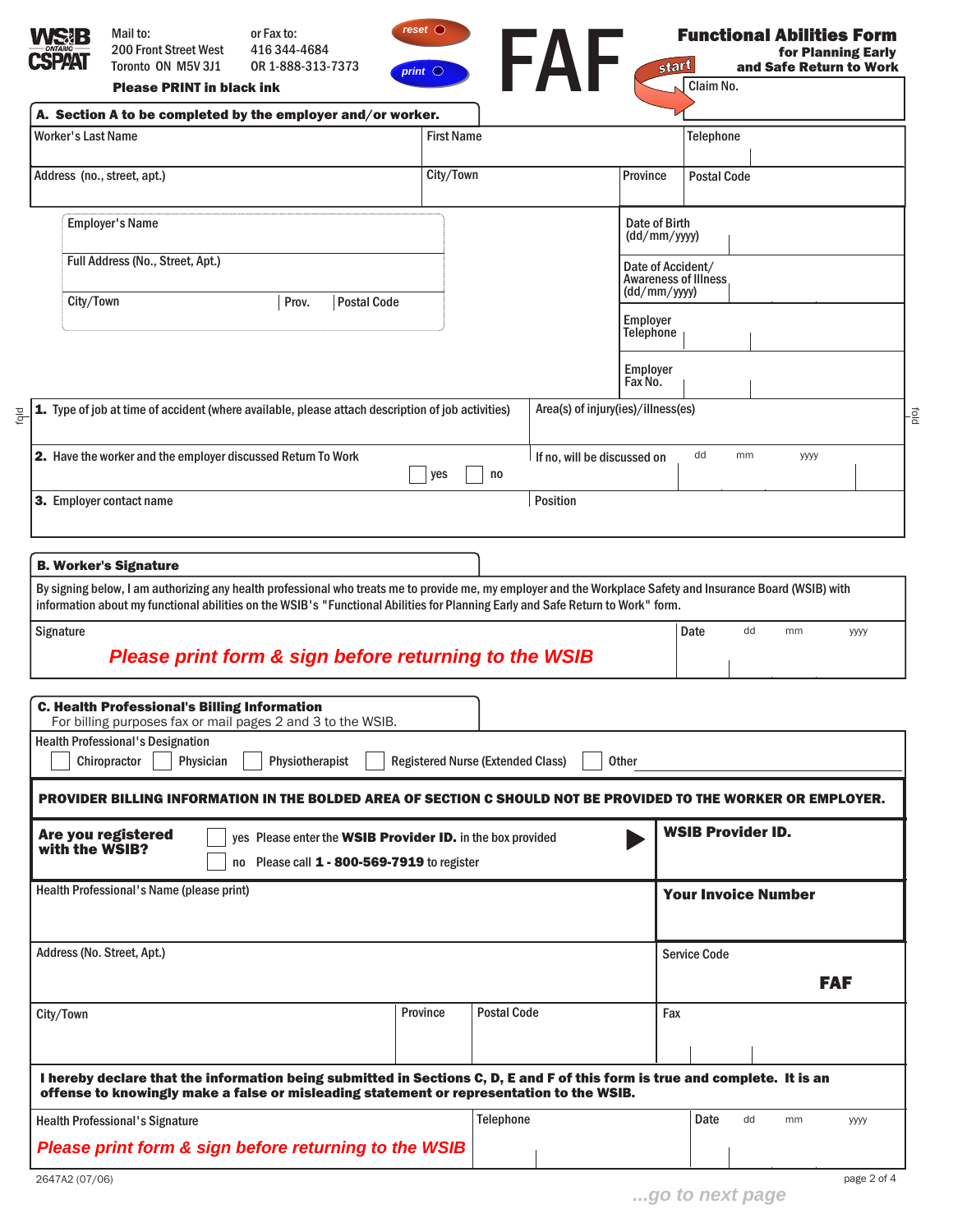<span id="page-2-0"></span>

| Mail to:<br><b>200 Front Street West</b><br><b>SPAAT</b><br>Toronto ON M5V 3J1<br><b>Please PRINT in black ink</b>                                                                 | or Fax to:<br>416 344 4684<br>OR 1-888-313-7373                                                                                                                                                                                     | FAF                                                                                                                                                 | <b>Functional Abilities Form</b><br>for Planning Early<br>and Safe Return to Work                                                                                           |  |  |  |  |  |
|------------------------------------------------------------------------------------------------------------------------------------------------------------------------------------|-------------------------------------------------------------------------------------------------------------------------------------------------------------------------------------------------------------------------------------|-----------------------------------------------------------------------------------------------------------------------------------------------------|-----------------------------------------------------------------------------------------------------------------------------------------------------------------------------|--|--|--|--|--|
| Worker's Last Name                                                                                                                                                                 | <b>First Name</b>                                                                                                                                                                                                                   |                                                                                                                                                     | Claim No.                                                                                                                                                                   |  |  |  |  |  |
|                                                                                                                                                                                    | D. The following information should be completed by the Health<br>Professional to identify the patient's overall abilities and restrictions.                                                                                        |                                                                                                                                                     |                                                                                                                                                                             |  |  |  |  |  |
| 1. Date of<br>dd<br>mm<br><b>Assessment</b><br>start                                                                                                                               | 2. Please check one:<br>уууу<br>Patient is capable of<br>returning to work with<br>no restrictions.                                                                                                                                 | Patient is capable of returning<br>to work <b>with restrictions</b> .<br>Complete sections E and F.                                                 | Patient is physically unable to<br>return to work at this time.<br>Complete section <b>F.</b>                                                                               |  |  |  |  |  |
| <b>E. Abilities and/or Restrictions</b>                                                                                                                                            |                                                                                                                                                                                                                                     |                                                                                                                                                     |                                                                                                                                                                             |  |  |  |  |  |
| Walking:<br><b>Full abilities</b><br>Up to 100 metres<br>100 - 200 metres<br>Other (please specify)<br>Lifting from waist to shoulder:<br><b>Full abilities</b>                    | 1. Please indicate Abilities that apply. Include additional details in section 3<br>Standing:<br><b>Full abilities</b><br>Up to 15 minutes<br>15 - 30 minutes<br>Other (please specify)<br>Stair climbing:<br><b>Full abilities</b> | Sitting:<br><b>Full abilities</b><br>Up to 30 minutes<br>30 minutes - 1 hour<br>Other (please specify)<br>Ladder climbing:<br><b>Full abilities</b> | Lifting from floor to waist:<br><b>Full abilities</b><br>Up to 5 kilograms<br>5 - 10 kilograms<br>Other (please specify)<br>Travel to work:<br>Ability to<br>Ability to use |  |  |  |  |  |
| Up to 5 kilograms<br>5 - 10 kilograms<br>Other (please specify)                                                                                                                    | Up to 5 steps<br>$5 - 10$ steps<br>Other (please specify)                                                                                                                                                                           | $1 - 3$ steps<br>$4 - 6$ steps<br>Other (please specify)                                                                                            | public transit<br>drive a car<br>yes<br>yes<br>no<br>no                                                                                                                     |  |  |  |  |  |
| Bending/twisting<br>repetitive movement of<br>(please specify)                                                                                                                     | 2. Please indicate Restrictions that apply. Include additional details in section 3<br>Work at or above<br>Chemical<br>shoulder activity:<br>exposure to:                                                                           | Environmental<br>exposure to: (e.g. heat,<br>cold, noise or scents)                                                                                 | Limited use of hand(s):<br>Left<br>Right<br>Gripping<br>Pinching<br>Other (please specify)                                                                                  |  |  |  |  |  |
| Limited pushing/pulling with:<br>Left arm<br><b>Right arm</b><br>Other (please specify)                                                                                            | Operating motorized equipment:<br>(e.g. forklift)                                                                                                                                                                                   | Potential side effects from<br>medications (please specify)<br>Do not include names of<br>medications.                                              | <b>Exposure to vibration:</b><br>Whole body<br>Hand/Arm                                                                                                                     |  |  |  |  |  |
| 3. Additional Comments on Abilities and/or Restrictions.                                                                                                                           |                                                                                                                                                                                                                                     |                                                                                                                                                     |                                                                                                                                                                             |  |  |  |  |  |
| 4. From the date of this assessment, the above will apply for approximately:<br>$3 - 7$ days<br>$1 - 2$ days                                                                       | 8 - 14 days<br>$14 + days$                                                                                                                                                                                                          | 5. Have you discussed return to work<br>with your patient?                                                                                          | yes<br>no                                                                                                                                                                   |  |  |  |  |  |
| <b>Start Date</b><br>6. Recommendations for<br>dd<br>mm<br><b>YYYY</b><br>Regular full-time hours<br><b>Modified hours</b><br><b>Graduated hours</b><br>work hours and start date: |                                                                                                                                                                                                                                     |                                                                                                                                                     |                                                                                                                                                                             |  |  |  |  |  |
| <b>F. Date of Next Appointment</b>                                                                                                                                                 |                                                                                                                                                                                                                                     |                                                                                                                                                     |                                                                                                                                                                             |  |  |  |  |  |
| dd<br>mm<br>Recommended date of next appointment to review <b>Abilities and/or Restrictions</b> .<br>уууу                                                                          |                                                                                                                                                                                                                                     |                                                                                                                                                     |                                                                                                                                                                             |  |  |  |  |  |
|                                                                                                                                                                                    | I have provided this completed Functional Abilities Form to:<br><b>Worker</b><br>and/or<br><b>Employer</b>                                                                                                                          |                                                                                                                                                     |                                                                                                                                                                             |  |  |  |  |  |
| 2647A3 (07/06)<br>reset                                                                                                                                                            |                                                                                                                                                                                                                                     | print $\bigcirc$                                                                                                                                    | page 3 of 4<br>go to next page                                                                                                                                              |  |  |  |  |  |